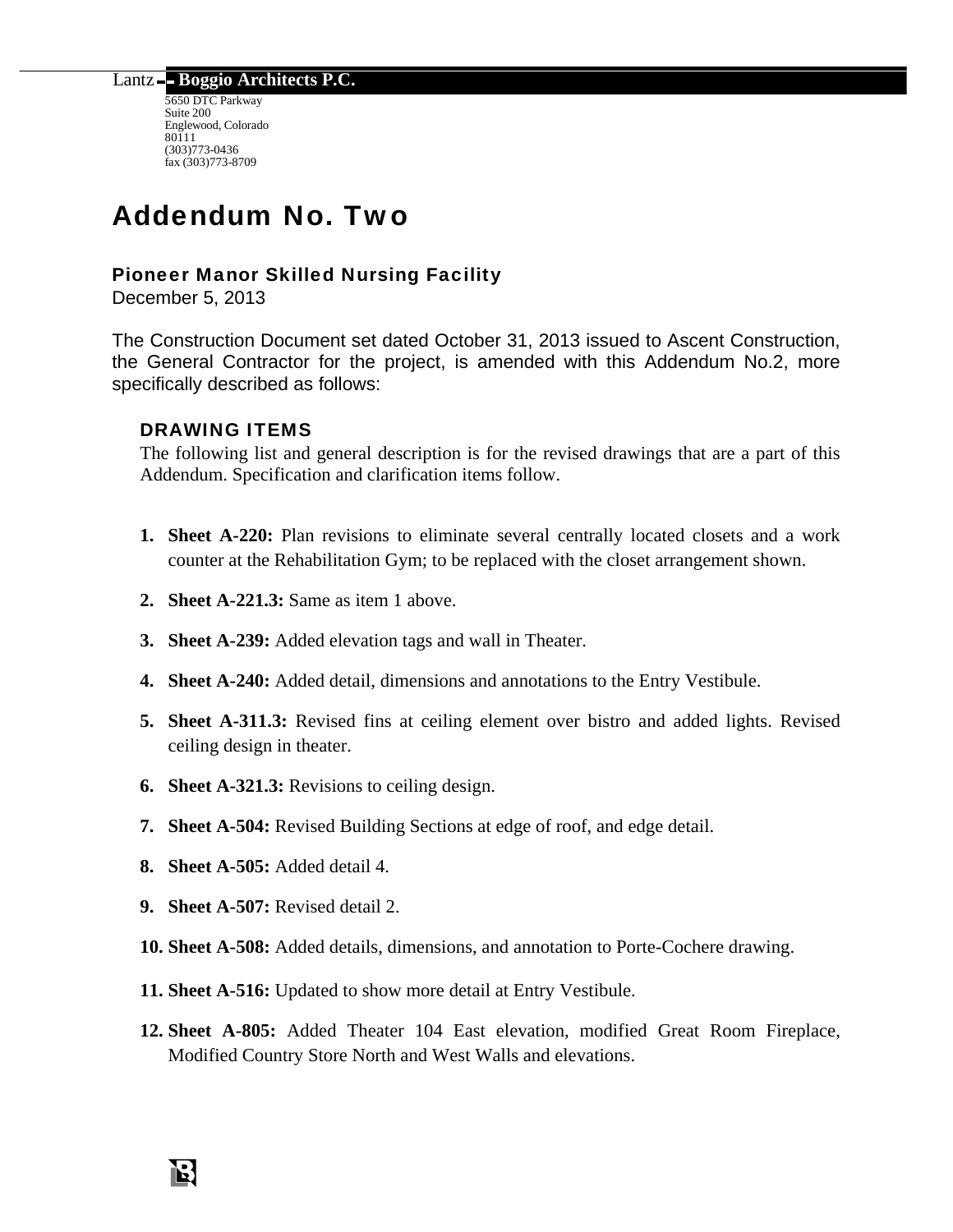- **13. Sheet A-806:** Added two sections to Bistro: "Ceiling Fin Over Bistro" and "Base Cabinet w/Multi Level Countertop".
- **14. Sheet A-807:** Changed section number in "Hair Salon 114 Cabinetry North", removed "Therapy 202 North", added "Reception South" elevation and "Game Room West" elevation.
- **15. Sheet A-850:** Revised interior sections.
- **16. Sheet A-851:** Changed detail 18 from "Typical Base Cabinet" to "Typical Base Cabinet at Bistro"; Modified "Base Cabinet w/Rotating Liquor Storage, Typ." section; Modified "Great Room Railing" detail.
- **17. Sheet A-852:** Added elevations "Typical Base Cabinet", "Screen Wall Section", "Base Cabinet w/Multi Level Countertop", and "Ceiling Fin Over Bistro".

Added Working notes #75 and #76 to all Interior Elevation sheets.

- **18. Sheet M-101:** Revised ERV Schedule.
- **19. Sheet M-102:** Added CO detectors for RTU's.
- **20. Sheet M-504:** Added sheet to show ERV details and notes.
- **21. Sheet P-100:** Corrected SH-1 on Plumbing Fixture Schedule to Best Bath Model P6337A1FTB, disregard LDS6032E1B notation.
- **22. Sheet P-202:** Updated gas piping shown.
- **23. Sheet P-203:** Updated gas piping shown.
- **24. Sheet P-205:** Updated gas piping shown.
- **25. Sheet P-206:** Updated gas piping shown.
- **26. Sheet P-207:** Updated gas piping shown.
- **27. Sheet P-208:** Updated gas piping shown.
- **28. Sheet P-210:** Updated gas piping shown.
- **29. Sheet P-211:** Updated gas piping shown.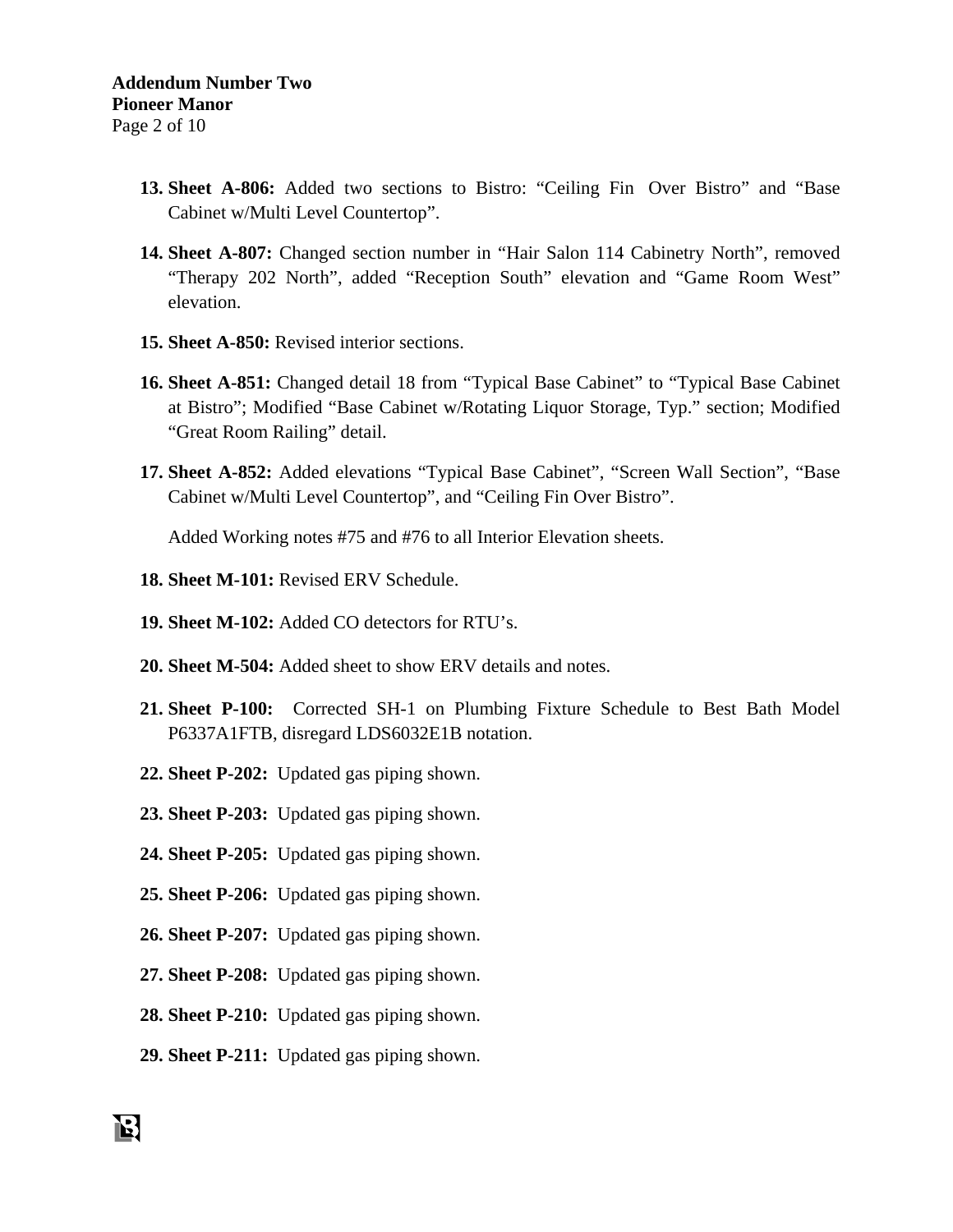- **30. Sheet P-212:** Updated gas piping shown.
- **31. Sheet P-213:** Updated gas piping shown.
- **32. Sheet P-215:** Updated gas piping shown.
- **33. Sheet P-216:** Updated gas piping shown.
- **34. Sheet E-0.2:** Minor revisions as noted and clouded.
- **35. Sheet E-0.6:** Feeder Changes as noted and clouded.
- **36. Sheet E-0.7:** Feeder Changes as noted and clouded.
- **37. Sheet E-2.1Z1:** Minor revisions as noted and clouded.
- **38. Sheet E-2.1Z3:** Minor revisions as noted and clouded.
- **39. Sheet E-2.1Z5:** Minor revisions as noted and clouded.
- **40. Sheet E-2.2Z1:** Minor revisions as noted and clouded.
- **41. Sheet E-2.2Z3:** Minor revisions as noted and clouded.
- **42. Sheet E-2.2Z4:** Minor revisions as noted and clouded.
- **43. Sheet E-2.3Z5:** Minor revisions as noted and clouded.
- **44. Sheet E-3.0Z3:** Minor revisions as noted and clouded.
- **45. Sheet E-3.0Z4:** Minor revisions as noted and clouded.
- **46. Sheet E-3.1Z3:** Minor revisions as noted and clouded.
- **47. Sheet E-3.1Z4:** Minor revisions as noted and clouded.
- **48. Sheet E-3.1Z5:** Minor revisions as noted and clouded.
- **49. Sheet E-3.2Z1:** Minor revisions as noted and clouded.
- **50. Sheet E-3.2Z2:** Minor revisions as noted and clouded.
- **51. Sheet E-3.2Z3:** Minor revisions as noted and clouded.
- **52. Sheet E-3.2Z4:** Minor revisions as noted and clouded.

13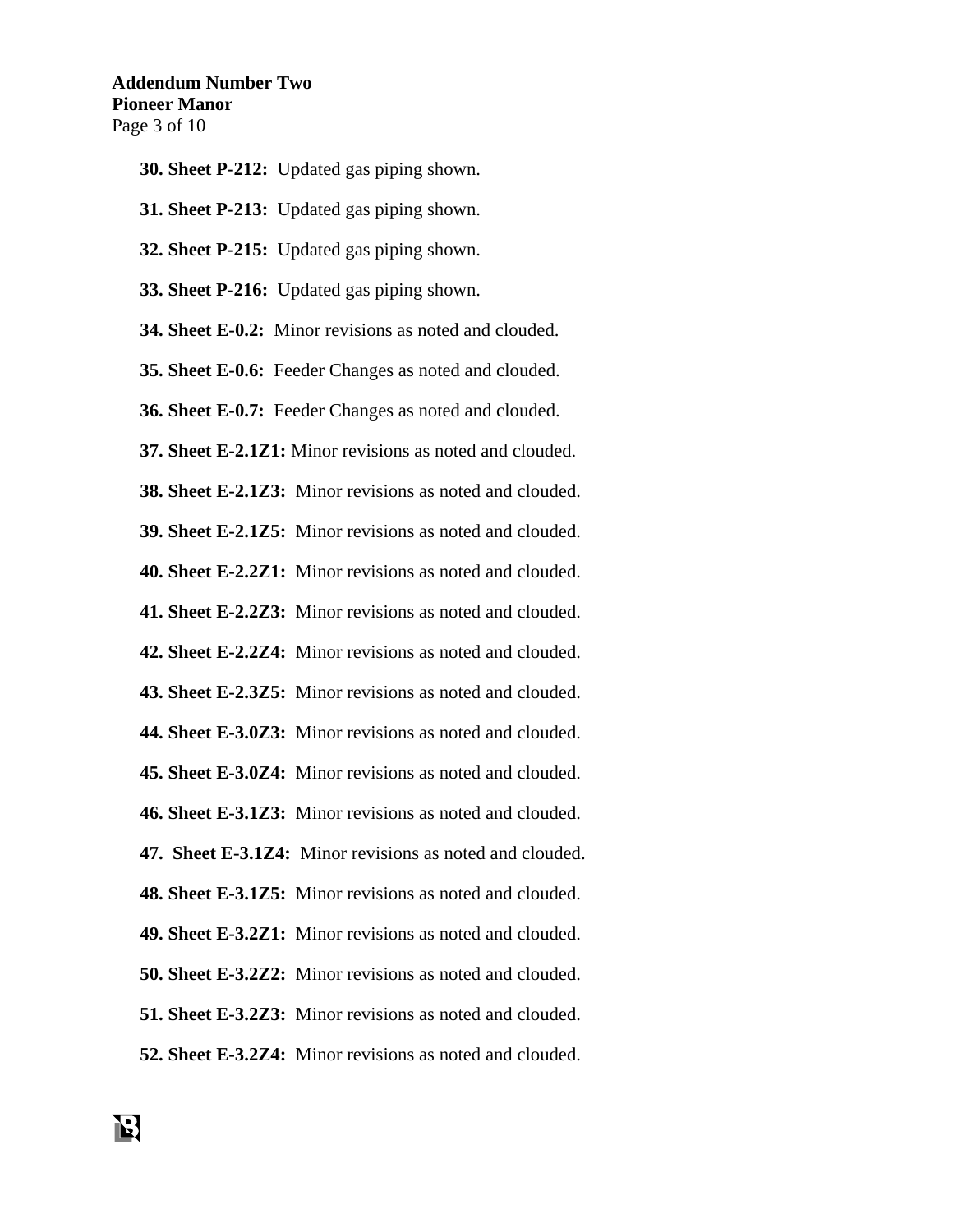- **53. Sheet E-3.2Z5:** Minor revisions as noted and clouded.
- **54. Sheet E-3.3:** Power roof top. Minor revisions as noted and clouded.
- **55. Sheet E-4.1Z1:** Minor revisions as noted and clouded.
- **56. Sheet E-4.1Z5:** Minor revisions as noted and clouded.
- **57. Sheet E-4.2Z1:** Minor revisions as noted and clouded.
- **58. Sheet E-4.2Z2:** Minor revisions as noted and clouded.
- **59. Sheet E-4.2Z5:** Minor revisions as noted and clouded.
- **60. Sheet E-5.1:**Unit Plans: Minor revisions as noted and clouded.
- **61. Sheet E-5.2:**Unit Plans: Minor revisions as noted and clouded.

# SPECIFICATION AND OR CLARIFICATION ITEMS **Site Items:**

**62.** The following questions were asked regarding certain site paving details and are addressed as follows:

.1. Per detail on site plan C-1.0, it specifies that aggregate base extend 12" past curb gutter for the access roads. Is this the case for the parking lots as well? **Yes.**

And is the aggregate under the curb gutter a part of the asphalt bid package? **Yes, it should be with the rest of the base material.** 

.2. Per detail on site plan C-1.0, it specifies a pavement thickness of 4" for the access road. Per geotechnical reports, it calls for a 5" pavement section. From what we gather, it would be a 4" pavement section for the roadways and cul-de-sac, and 5" pavement section for the parking lots. Could you confirm this? **Driveways and parking lots should be paved with either 4"AC on 6"AB, or 5"AC on 4"AB.** 

**Based on the assumption of 2 semi trucks per week on the delivery drive, either 5"AC on 6"AB, or 6"PCC on sub-grade prep as shown in the report shall be provided.** 

.3. Is the refuse pick up area located on the west side of the service drive an asphalt section? **Provide concrete paving per Soils Report.**

.4. Does Civil have paving quantities that we would be able to check our numbers against? **No overall quantities to be provided.**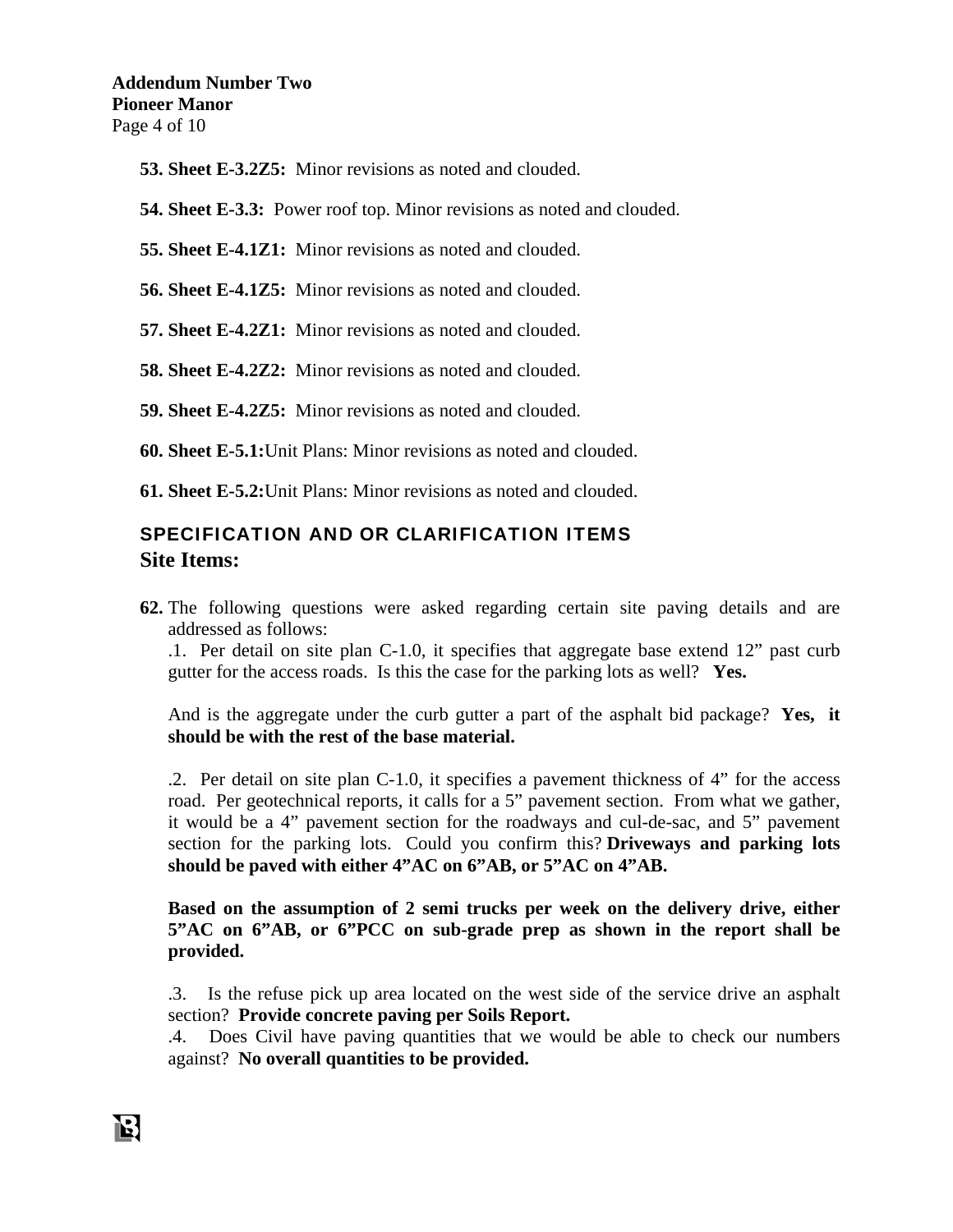## **Architectural Items:**

**63.** The following clarifies several RFI's regarding Section 08 5313 Vinyl Windows:

2.02 B Performance Requirements specifies an STC of 32. **The corresponding OITC to be 27**.

**Disregard reference to ASTM E1886 Windborne Debris.** 

2.04 Insulating Glass

1. and 2. Specify tempered glass. **Tempered glass only required at locations to meet applicable circumstances and codes. With the exception of the interior glazing at the Rehabilitation Gym that overlooks the entry area, there is not a design requirement for more.** 

- **64.** Clarification in response to the following questions: Reference Plan Sheet A800; Toilet Accessories "C", plan sheet refers to provide mirrors as specified in Section 08800 Glazing; however, no mention of mirrors are in this specification. Section 102800, 2.02, E. refers to mirrors. What mirrors are to be provided by Section 08800?**Disregard reference to Section 08800. The intent is to have mirrors provided as shown on the interior elevations.**
- **65.** Clarification in response to the following questions: Reference Plan Sheet 1/A805, 15/A851 and A221.3: Plans refer to glazing at railing at Great Room 102; North Elevation. What specification section is the glazing to be provided by? **Use tempered glazing section of 08800.**

What is the glazing requirement; ¼", ½", etc? **See detail provided on A-800 series sheets as part of this addendum. If not otherwise specified use ½" tempered glass.** Is glazing required at the E. and W. elevations? **Yes, to the minimal extent there is railings open to the Living Room below. Refer to the Floor Plans.** 

- **66.** 1) Clarification in response to the following questions: Reference Plan Sheet A900 Door Schedule:
	- a. Verify if opening 145 requires to be UL Rated. **Yes.**
	- b. Verify if opening 130 should be Door Type "A" in lieu of Type "B": **Type A.**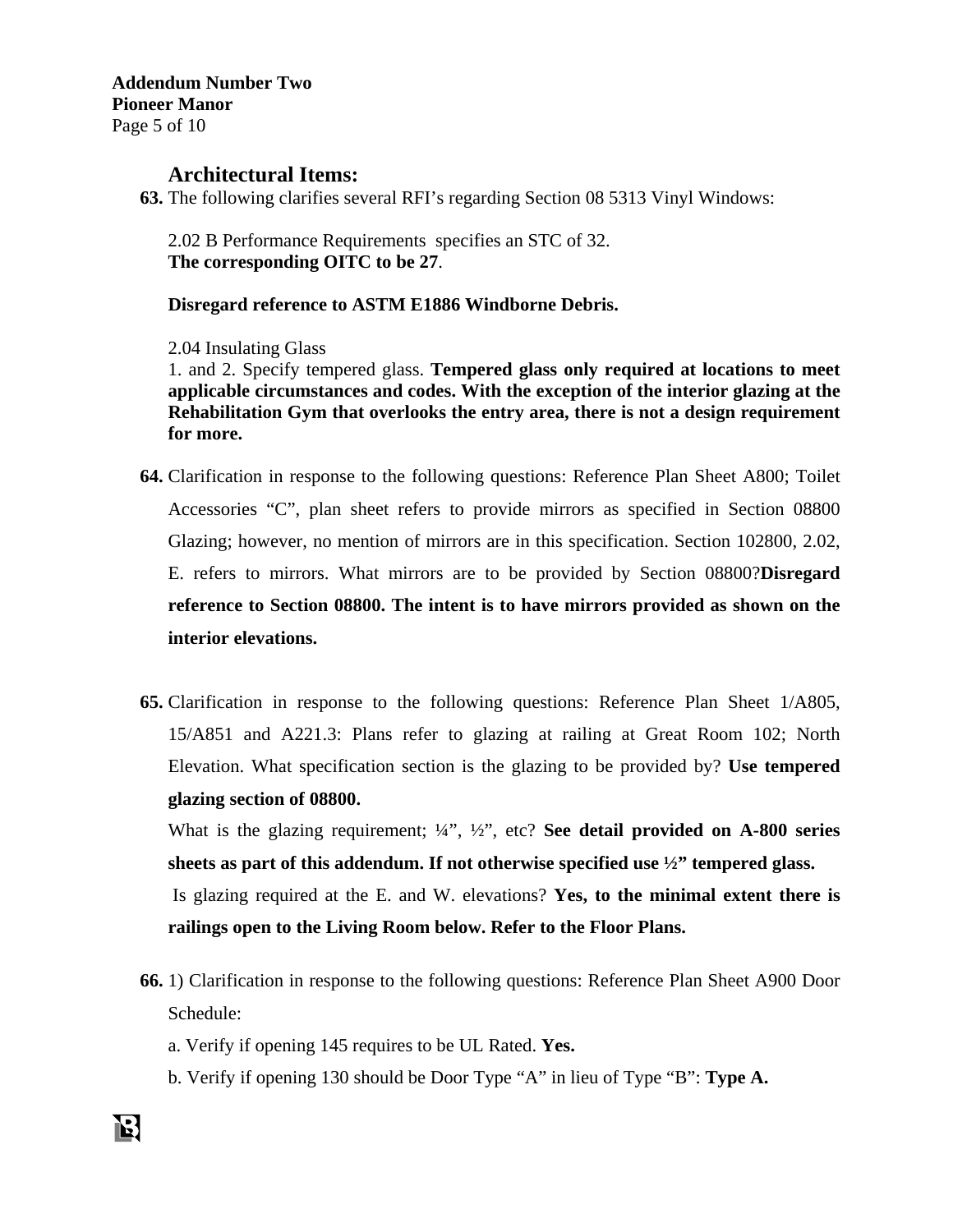- 2) Reference Plan Sheet A901 Door Schedule:
- a. Verify if opening 273 required to be UL Rated. **Yes.**
- b. Verify if Door Type "A" consists of three (3) lites; two (2) at the top and one (1) at
- the bottom. **One lite with applied muntins is acceptable.**

c. Door Type "E" refers to Full Glass Door; however, specifications refer to a 350 Heavy Wall door system to be utilized. Details 1, 2, and 3 on Sheet A905 show a similar design as specified. Our interpretation is all of the doors are to be as specified; 350 Heavy Wall.

## **Correct, 350 Heavy Wall.**

3) Reference Plan Sheet A221.3

a. Verify what opening is in frame type "S23". **Type E, for Door 210.** 

b. N. Elevation between grid lines 8 & 8.5 refer to two (2) curtain wall frame type S25's. Should one (1) of these actually be "S24"? **Yes.** 

**67.** Clarification in response to the following questions: ACM Panels are required to be provided by the Glazing contractor. Please provide specifications for these panels. **The intent of the design is that there be a high quality oilcan free metal panel system where shown on the documents and that the system integrate fully with the tall store front system where this occurs. General Contractor has the option of having separate contractors do the store front system and the ACM panels, or a single contractor do the entire installation. In any case, by this addendum, specification section 07 4213 is hereby added to serve as a basis of design. Products from different yet equal manufacturers will be considered.** 

# **Interior Items:**

**68.** Clarification to Resident Unit showers: As noted in Item 21 above, the required shower base in the resident room showers is to be the fully ADA compliant Best Bath model P6337A1FTB with an integral trench drain. The walls of the shower remain a mix of several sizes of porcelain tile as shown on the interior elevations on Sheet A-800. Bidders are to continue to use the material allowances noted in the Specifications Section 012100 until such time as the specific tiles and colors are selected.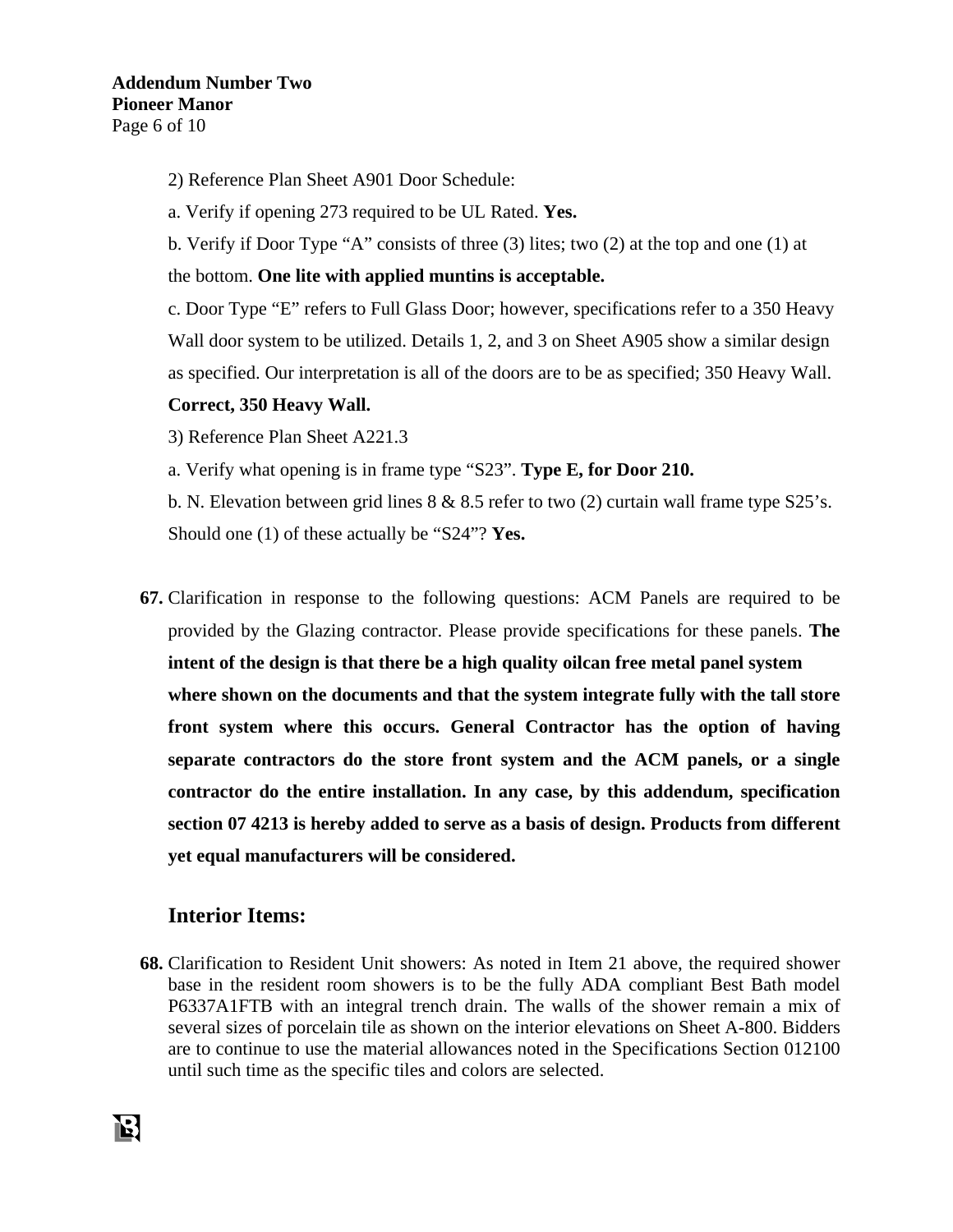- **69.** Clarification in response to the following questions: Sheet A-230, enlarged plans 12-13, at the vanity counter top there is a keynote marker # 30 that calls for a under mount sink. At the plumbing sheets LAV-1 is an American Standard drop in sink. Please confirm what is correct. **Under mount type.**
- **70.** Clarification in response to the following questions: Sheet A-800, elevations 2 at the typical resident vanity and elevation 7 at room 029 shows Manufactured Residential Casework. **Manufactured Residential Casework.**

Section 12 3530 hardwood cabinets and the pipe skirt ADA panel detailed on 9 and 8/A-850 calls out plastic laminate. Is this correct? **Yes.**

**71.** Sheet A-800, Interior elevation key note #10, Pre-manufactured Cabinetry, RE: Specifications for door style, finish. Please confirm this note refers to 12 3530 Manufactured Residential Casework. **Confirmed, it does.**

How do we know what is plastic laminate casework? **Back of House is typically plastic laminate. Public spaces and Resident Rooms to be as shown in the Interior Elevations and details.**

- **72.** At the entry to the Store from the Bistro area, provide a concealed ceiling mounted retail drop-down security screen/gate similar to the RapidGrille AP security grille system by Overhead Door Company.
- **73.** Clarification in response to the following questions: Interior window sills to be stained wood at Public spaces. At Resident rooms, sills to be cultured marble. Refer to window details.
- **74.** To Specification Section 10 3100 Manufactured Fireplaces, add the following for the Living Room fireplace: Living Room to have two (2) Dimplex Model BLF74 electric fireplaces. Refer to revised interior elevations for the Living Room.
- **75.** Clarification in response to the following questions: Do you think that the Architect will have any Sign Designs and Message Schedule for this project? Specification Section 10 1400 refers to signs being scheduled and detailed on the drawings. However, nothing

shows pertaining to any schedule or details for Interior Signs. Also, on June 4, 2013, Bid Clarification #2 with Questions and Answers listed an allowance for these signs. **Until specified in more detail, General Contractor to continue to carry an allowance for the Signage.**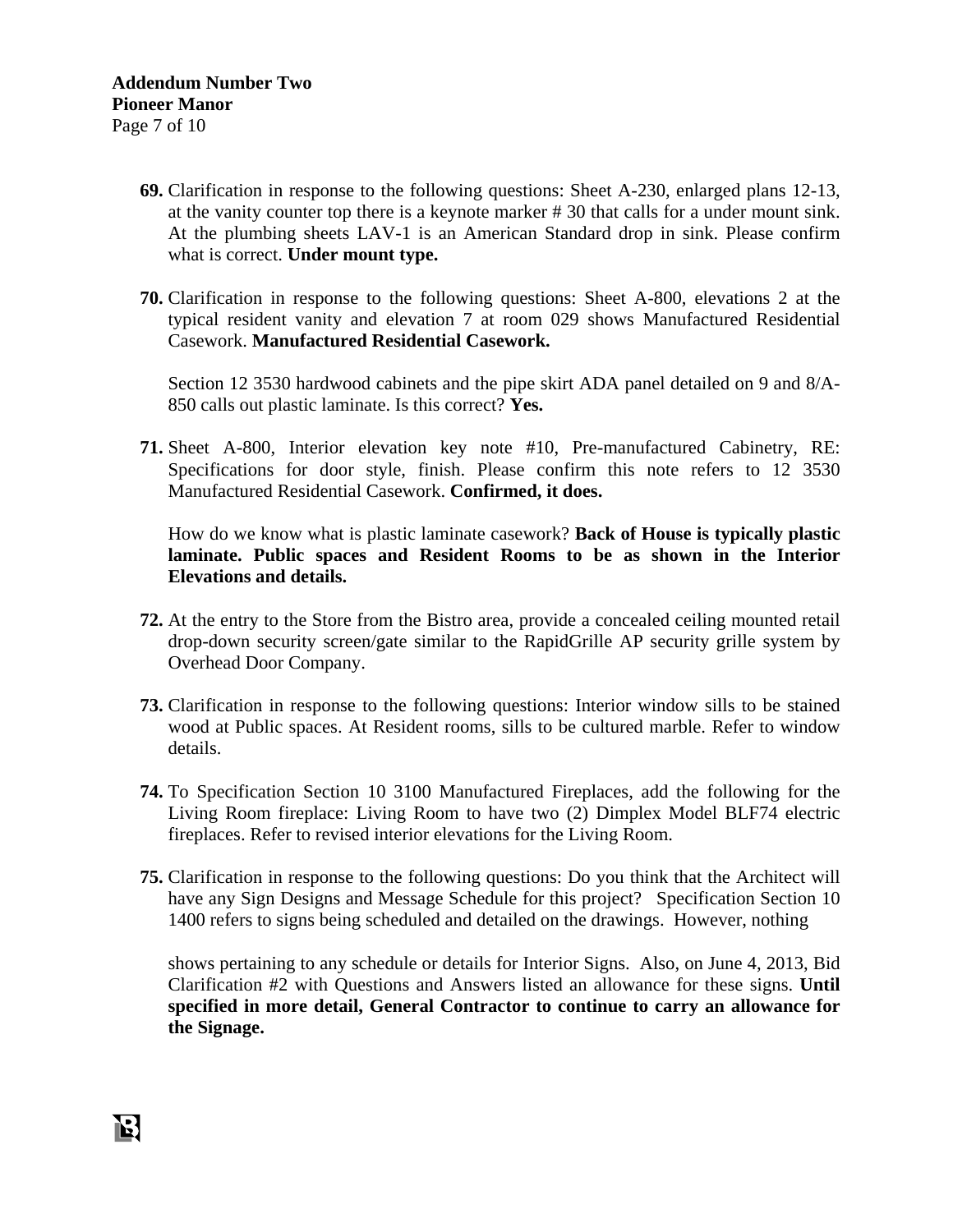# **Food Service and or Kitchen items:**

**76.** The following for the Food Service Equipment (Section 114000) are clarified:

## **Main Kitchen:**

Item #7 shows a quantity of 11 on the floor plan (FS-1) however the specifications are asking us to provide 12 units, which is the correct quantity? - **Should be 11.**

Item #8 shows a quantity of 10 on the floor plan however the specifications are asking us to provide 11 units, which is the correct quantity? - **Should be 10.**

Item #9 shows a quantity of 19 on the floor plan however the specifications are asking us to provide 18 units, which is the correct quantity? - **Should be 19**.

Item #16 shows a quantity of 1 on the print/equipment schedule however the specifications are asking us to provide 2, which is the correct quantity? – **Provide 2, they are 6'long each.**

Item #22 is showing a mop sink on the floor plan, but is a spare number in the specifications, do we provide something for this? - **22 is by Plumbing Contractor.**

Item #26 is showing as wire shelving on the floor plan, but is a spare number in the specifications, do we provide something for this? - **Yes 2 unites 1 @ 18x48 and 1 @ 18 x 36 4 shelves' each**.

Item #29 shows a quantity of 1 on the print/equipment schedule however the specifications are asking us to provide 2, which is the correct quantity? - **Provide 2, each is 6'.** 

Item #32 shows a quantity of 2 on the print/equipment schedule however the specifications are asking us to provide 3, which is the correct quantity? - **Quantity of 2 is correct.**

Item #37 is showing a work table on the print, but is a spare number in the specifications, do we provide something for this? - **Yes Eagle # T3060se-BS length to be 54".** 

Item #39 shows a quantity of 2 on the print/equipment schedule however the specifications are asking us to provide 1, which is the correct quantity? - **Quantity 2, they are 6' each.**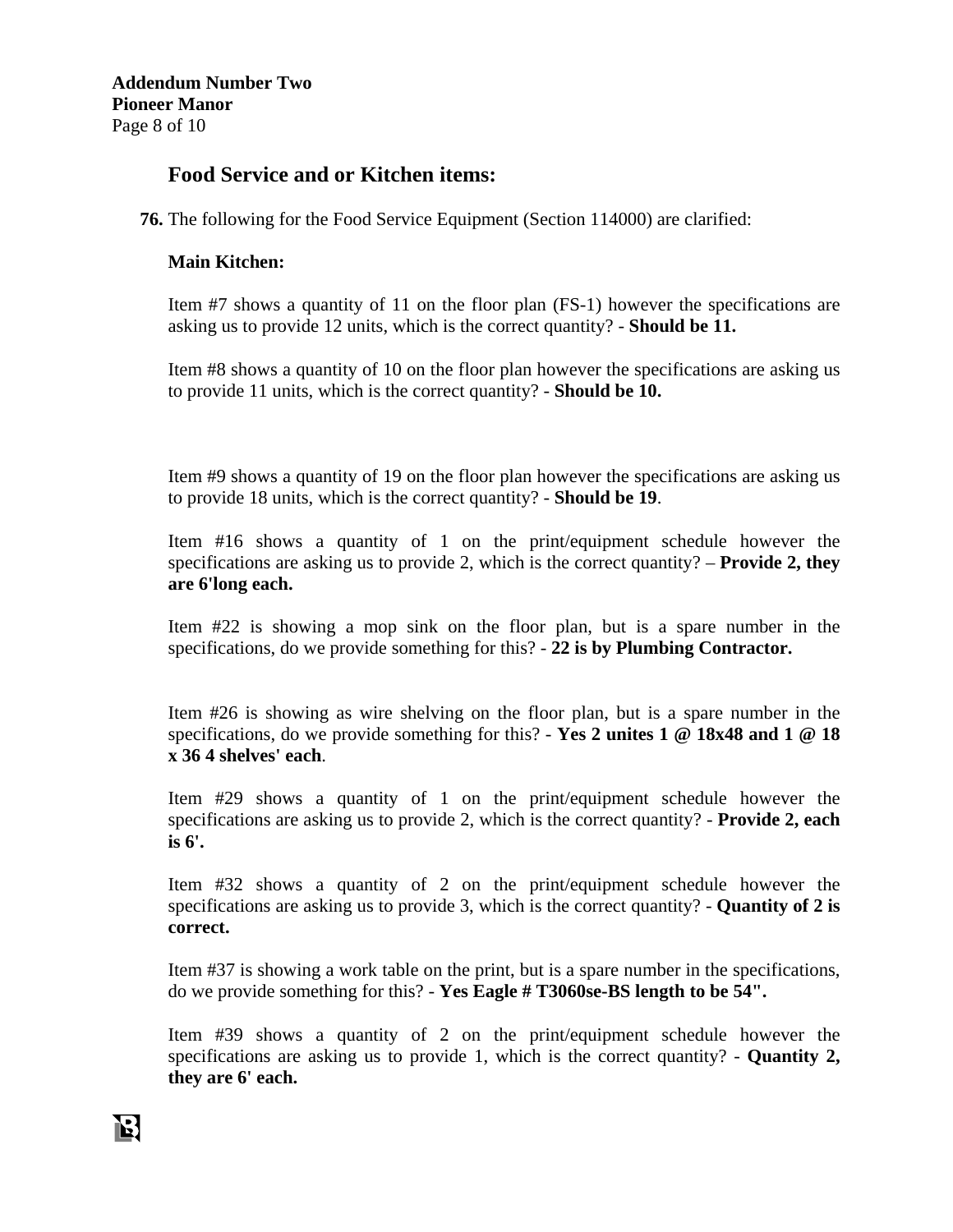## **Addendum Number Two Pioneer Manor**  Page 9 of 10

Item #44 is a spare number on the print/schedule however the specifications are asking us to provide heated dish dispensers, do we provide these? - **No this was deleted**

#### **Serving Areas – 1st Floor:**

Items  $#7$ , 34 and 47 do not indicate these are "by others" on the equipment schedule  $- I$ just want to make sure we are not to provide the air pots. - **Air pot's are included under item #17 and # 43 as an accessory.**

#### **Serving Areas – 2nd Floor:**

Item #224 shows a quantity of 8 on the floor plan however the specifications are asking us to provide 7 units, which is the correct quantity? **- 8 is correct.**

Item #234 does not indicate these are "by others" on the equipment schedule – I just want to make sure we are not to provide the airpots. - **Air pot's are included as an accessory under #217.** 

**77.** Clarification in response to the following questions: Who is responsible for providing the kitchen and dishwasher hoods, curbs, fans and the MUA unit. Also is the grease duct to be by mechanical?

Is aluminum approved for the dishwasher duct?

**The cook line hood is by KEC; Fans, make air and curbs to be by Mechanical. There is no hood for the dish machine, it is a ventless type.** 

**The Mechanical plans show the grease exhaust fan, grease duct, make-up air unit, and make-up ducts. The Mechanical Contractor is responsible for all of these items.** 

**The General Contractor must coordinate the hood and associated equipment selections together with the Mechanical and Kitchen Equipment contractors.** 

**Note the kitchen hood control detail on M-500 and insure the noted items are addressed in the bidding. Also note the remote MAU discharge temperature adjustment which is shown in the detail.** 

## **Mechanical and or Plumbing items:**

**78.** Clarification in response to submitted questions: **The controls spec section governs the instances where the plans call for a specific kind of control. The specific control intent is laid out in the plans on the M-500 series and this is what they need to follow. In summary to the various specific RFI's:**